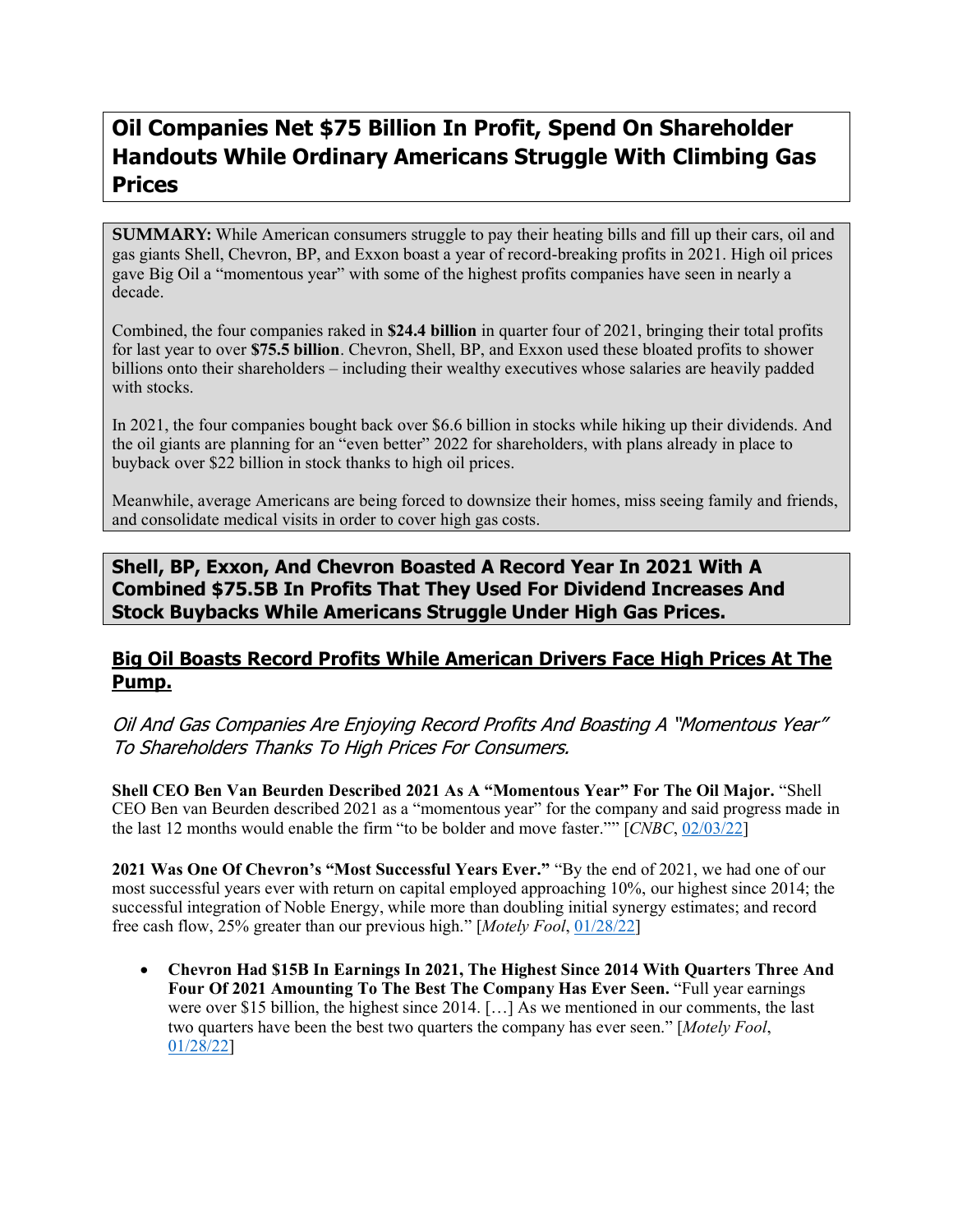**BP Had The Highest Profits It's Seen In Eight Years.** "BP's profits hit their highest in eight years in 2021, lifted by soaring gas and oil prices, as the company boosted share repurchases and accelerated plans to cut emissions with increased spending on low carbon energy." [*Reuters*[, 02/08/22\]](https://www.reuters.com/business/energy/bp-records-highest-profit-eight-years-2021-2022-02-08/)

• **In Quarter Four 2021, BP Had Its Highest Quarterly Profit Since 2013.** "That was BP's largest quarterly profit since early 2013." [*Reuters*, [02/08/22\]](https://www.reuters.com/business/energy/bp-records-highest-profit-eight-years-2021-2022-02-08/)

**BP's CEO Said "Rising Commodity Prices Certainly Helped" The Company's Bottomline.**  "This has been another good quarter for bp - our businesses are generating strong underlying earnings and cash flow while maintaining their focus on safe and reliable operations. Rising commodity prices certainly helped, but I am most pleased that quarter by quarter, we're doing what we said we would - delivering significant cash to strengthen our finances, grow distributions to shareholders and invest in our strategic transformation." [BP, Third Quarter 2021 Results, accessed [11/30/21\]](https://www.bp.com/en/global/corporate/investors/results-and-reporting/quarterly-results-and-webcast.html)

## Meanwhile Americans Are Having To Sacrifice Seeing Family, Staying In Their Homes, And Medical Visits To Cover The Highest Gas Prices The Country Has Seen since 2014.

**Gas Prices Hit Their Highest Levels Since 2014 In Early February 2022.** "Gas prices rose to the highest level in more than seven years Friday, on the heels of the U.S. oil benchmark topping \$90 per barrel for the first time since 2014." [*CNBC*, [02/04/22\]](https://www.cnbc.com/2022/02/04/gas-prices-climb-to-highest-level-in-more-than-7-years-as-oil-surges-above-90.html)

**Americans Are Paying "Significantly" More To Heat Their Homes This Winter.** "The U.S. Department of Energy is warning Americans that they will likely pay "significantly" more to heat their homes this winter, which is expected to be colder than usual in some parts of the U.S. People who use natural gas — or roughly half of all Americans — are projected to pay an average of \$746 this season, up nearly a third from last year, the Energy Information Administration (EIA) said in a briefing this week." [*CBS News*, [11/12/21\]](https://www.cbsnews.com/news/inflation-gas-prices-home-heating-oil-natural-gas-electricity/)

**HEADLINE: Family Unvisited, Travel A No-Go: The Hard Costs Of High Gas Prices.** [*New York Times*, [11/20/21\]](https://www.nytimes.com/2021/11/20/business/high-gas-prices.html)

- **In Akron, Ohio, Carla Hurt And Her Family Have Been Forced To Cut Back On Errands And Consolidate Trips To The Doctor Due To High Gas And Home Heating Costs.** "In Akron, Ohio, Carla Hurt says she's begun consolidating trips to doctor's appointments and cutting back on unnecessary errands to save money on gas. Hurt, who is 62 and uses an electric wheelchair, is on a fixed income and lives with her 83 year-old mother and college-age son. "When you've got three people existing on \$2,500 a month, it doesn't take much to throw you out of whack," she said, adding that her monthly heating bill easily totals \$500 in the winter. "We make sure that every trip in the car is utilized to its fullest."" [*Washington Post*, [01/12/22\]](https://www.washingtonpost.com/business/2022/01/12/inflation-food-gas-housing-healthcare/)
- **Americans Have Been Forced To Downsize Their Homes And Miss Out On Seeing Friends And Family To Afford High Gas Prices.** "A driver in Belleville, N.J., cut his cable and downsized his apartment to save money for gas. A retiree in Vallejo, Calif., said he had stopped driving to go fishing because the miles cost too much in fuel. An auto repairman in Toms River, N.J., doesn't go to restaurants as often. And an Uber Eats deliveryman said he couldn't afford frequent visits to his family and friends, some of whom live 60 miles away. […] Steeper gas prices are pushing people to rejigger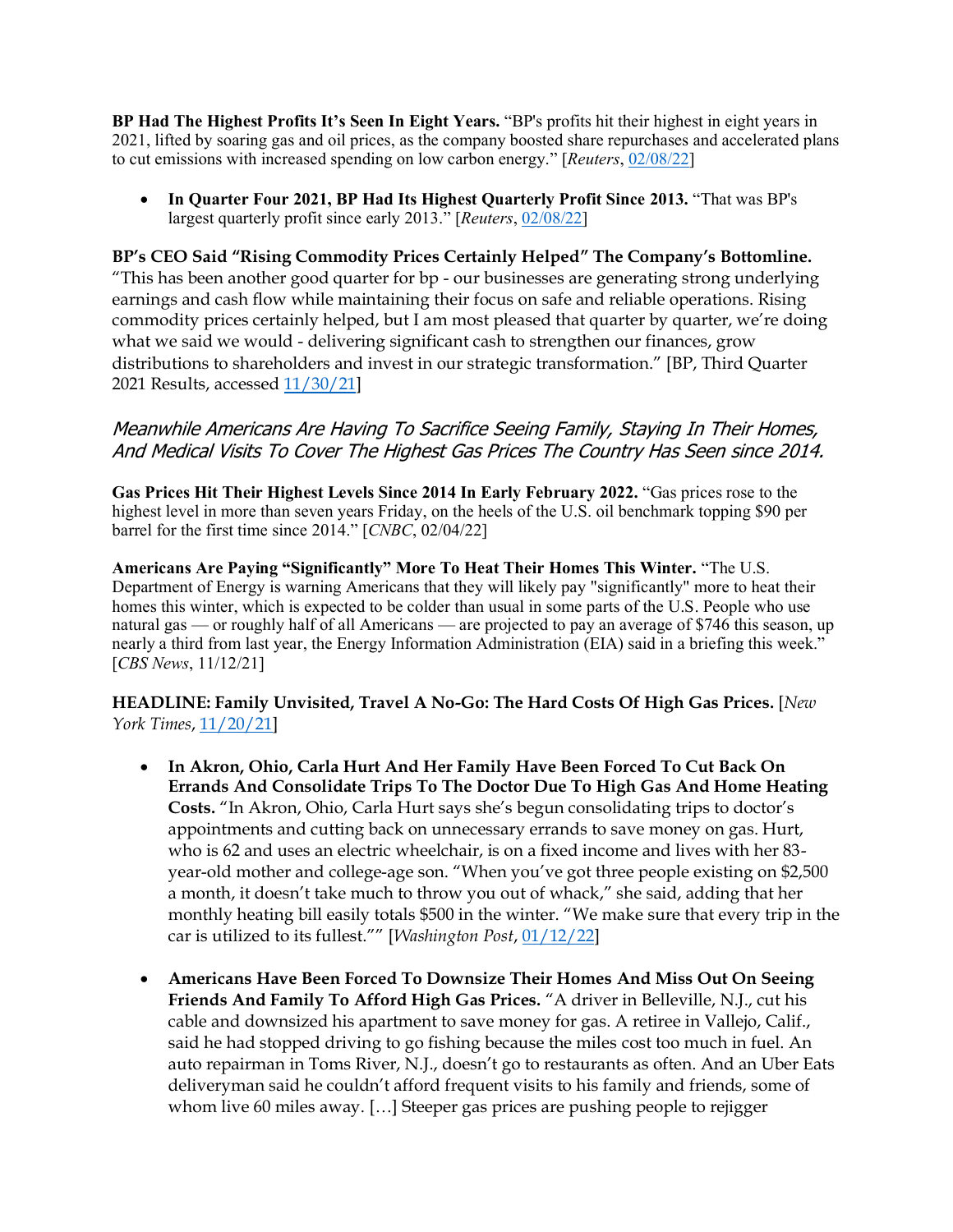household budgets, sometimes by forgoing leisure activities and in other cases by cutting back spending on essentials." [*New York Times*, [11/20/21\]](https://www.nytimes.com/2021/11/20/business/high-gas-prices.html)

• **The Percent Of Americans Planning To Drive For Thanksgiving Was Cut In Half In 2021 Compared To 2019.** "Just 32 percent of Americans plan to drive for Thanksgiving, down from 35 percent last year, at the height of the pandemic, and 65 percent in 2019, according to a survey from the fuel savings platform GasBuddy." [*New York Times*, [11/20/21\]](https://www.nytimes.com/2021/11/20/business/high-gas-prices.html)

# **Four Oil Giants – Shell, BP, Exxon, And Chevron – Made Over \$75.5 Billion In 2021.**

In The Fourth Quarter Of 2021, Oil Giants Shell, BP, Exxon, And Chevron Made **\$24.4 Billion** In Profits.

| Company    | Q4 2021 Net Income | Source |
|------------|--------------------|--------|
| Shell      | \$6,391,000,000    | Link   |
| <b>BP</b>  | \$4,100,000,000    | Link   |
| ExxonMobil | \$8,870,000,000    | Link   |
| Chevron    | \$5,082,000,000    | Link   |
| Total      | \$24,443,000,000   |        |

Shell, BP, Exxon, And Chevron Made A Combined **\$75.5 Billion** In 2021.

| Company    | 2021 Net Income        | Source     |
|------------|------------------------|------------|
| Shell      | \$21,721,000,000       | QZ, Q3, Q4 |
| BP         | \$14,867,000,000       |            |
| ExxonMobil | \$23,242,000,000       |            |
| Chevron    | \$15,697,000,000       |            |
|            | Total \$75,527,000,000 |            |

# **Big Oil Gave Billions To Wealthy Shareholders In 2021 At The Expense Of American Consumers…**

With Oil Nearing \$100 A Barrel, Oil And Gas Companies Boast Their Ability To Buyback Stocks And Shower Money On Investors.

**Chevron's High Profits Allowed The Company To Raise Its Dividend And Repurchase Stocks.** "Our record free cash flow enabled us to strongly address all four of our financial priorities in 2021: a higher dividend for the 34th consecutive year; a disciplined capital program, well below budget; significant debt paydown with a year-end net debt ratio comfortably below 20% and another year of share buybacks, our 14th out of the past 18 years." [*Motely Fool*, [01/28/22\]](https://www.fool.com/earnings/call-transcripts/2022/01/28/chevron-cvx-q4-2021-earnings-call-transcript/)

**BP CEO Bernard Looney Said The Company Can Afford \$4B In Buybacks When The Price Of Oil Is \$60 A Barrel.** ""At around \$60 oil, we have the capacity for around \$4 billion per annum of share buybacks," Chief Executive Officer Bernard Looney said in an interview with Bloomberg TV on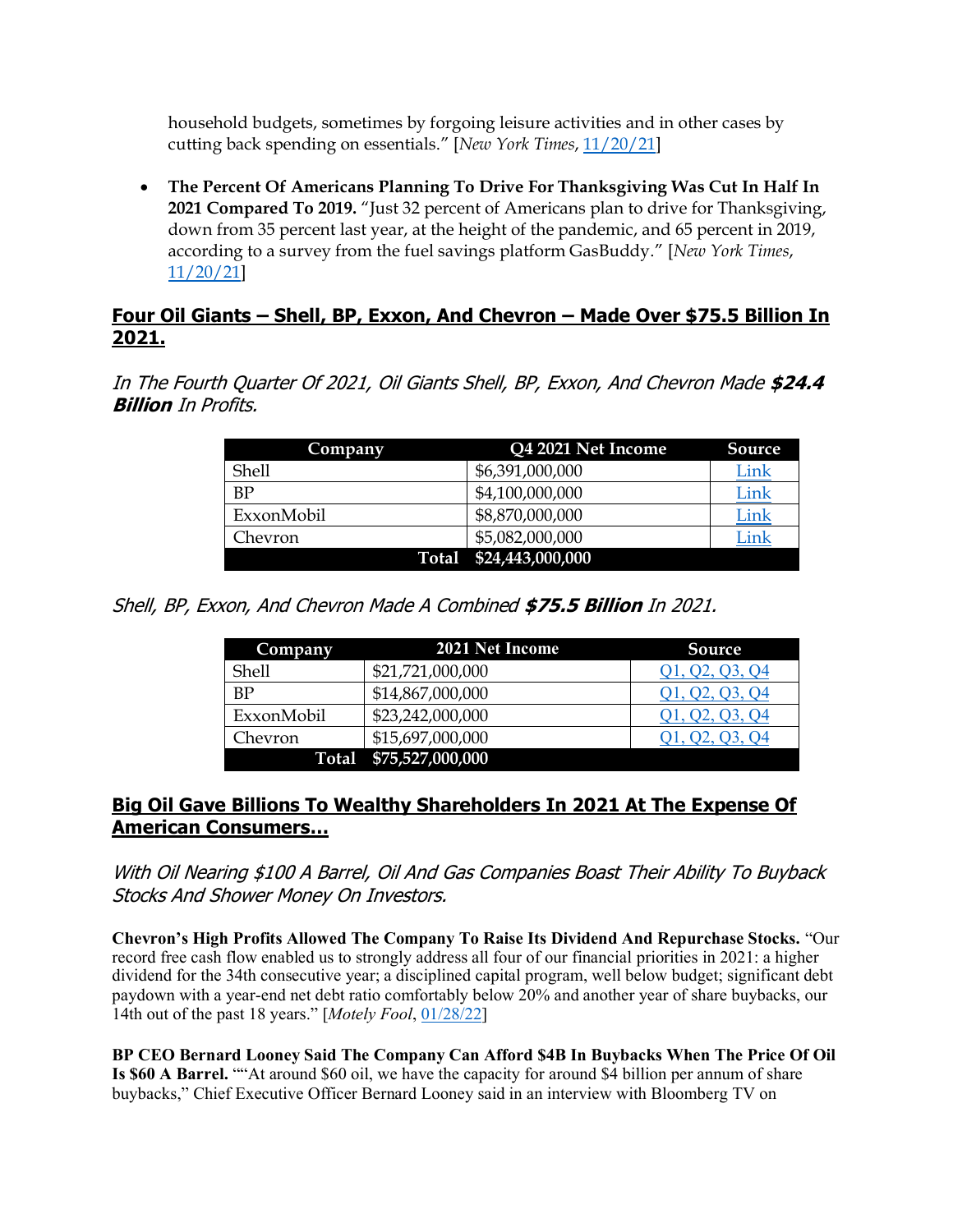Tuesday. "So clearly if prices are higher, there is the opportunity for increased buybacks."" [*Bloomberg*, [02/08/22\]](https://www.bloomberg.com/news/articles/2022-02-08/bp-to-buy-back-another-1-5-billion-of-shares-as-profit-soars)

• **Oil Prices Are Currently Nearing \$100 A Barrel.** "Benchmark U.S. prices last week topped \$93 a barrel, up around 65% in the last 52 weeks and the highest since 2014." [*Reuters*, [02/08/22\]](https://www.reuters.com/business/energy/oil-nears-100-barrel-us-drillers-get-busy-costly-shale-basins-2022-02-08/)

**Shell CEO Ben Van Beurden Had Shares Valued At 637% Of His Base Salary In 2020 And 919% In 2021.** [SEC EDGAR, Shell Form 6-K, [03/11/21\]](https://www.sec.gov/Archives/edgar/data/1306965/000130696521000023/a6-karroyaldutchshellplc20.htm)

A Huge Percentage Of Big Oil Executives' Pay Comes From Stocks, Allowing Them To Profit When Their Companies Give More To Shareholders.

**In 2020, 54% Of Exxon CEO Darren Woods' Total Compensation Came From Stock Awards.**  Darren Woods received \$15,639,061 in total compensation in 2020. Of that, \$8,434,725 came from stock awards. [SEC EDGAR, ExxonMobil PREC14A, [03/01/21\]](https://www.sec.gov/Archives/edgar/data/34088/000119312521063129/d94159dprec14a.htm)

**In 2020, 39% Of Chevron CEO Mike Wirth's Total Compensation Came From Stock Awards.**  Mike Wirth received \$29,016,686 in total compensation in 2020. Of that, \$11,248,191 came from stock awards. [SEC EDGAR, Chevron DEF14A, [04/08/21\]](https://www.sec.gov/Archives/edgar/data/93410/000119312521109793/d74377ddef14a.htm#toc74377_40)

**BP Chief Executive Officer Is Eligible To Receive Shares Representing Up To 500% Of The CEO's Salary.** "Annual grant of performance shares, representing the maximum outcome. 500% of salary for the chief executive officer and 450% of salary for chief financial officer." [BP, Form 20-F 2020, accessed [02/08/22\]](https://www.bp.com/content/dam/bp/business-sites/en/global/corporate/pdfs/investors/bp-directors-remuneration-report-2020.pdf)

#### Chevron, Shell, And BP Repurchased \$6.6 Billion In Stock In 2021.

**Chevron Repurchased \$1.4B In Stock In 2021.** "During 2021, Chevron increased its quarterly dividend per share by 4 percent to \$1.34 and repurchased \$1.4 billion of company stock, all while increasing return on capital employed to 9.4 percent and reducing debt by \$12.9 billion." [*Motely Fool*, [01/28/22\]](https://www.fool.com/earnings/call-transcripts/2022/01/28/chevron-cvx-q4-2021-earnings-call-transcript/)

**Shell Repurchased \$3.5B In Stock In 2021.** "Share buybacks totaled \$3.5 billion in 2021." [*CNBC*, [02/03/22\]](https://www.cnbc.com/2022/02/03/shell-earnings-q4-2021.html)

**BP Bought Back \$1.725B In Stock Buybacks In Quarter Three Of 2021.** "Share buybacks of \$1.725 billion were executed during the fourth quarter including \$1.25 billion announced with third quarter results and \$475 million to complete the buybacks announced with second quarter results." [BP, [02/08/22\]](https://www.bp.com/en/global/corporate/news-and-insights/press-releases/fourth-quarter-2021-results.html)

Exxon, Chevron, Shell, And BP Announced Plans To Raise Their Dividends Thanks To Giant 2021 Profits On Top Of The Billions In Pay Outs The Companies Already Executed During The Year.

**ExxonMobil Increased Its Dividend As A Result Of Its 2021 Profits.** "As a result of our restored financial strength, we increased the annual dividend for the 39th consecutive year and announced a \$10 billion share repurchase program that started last month." [*Motley Fool*, [02/01/22\]](https://www.fool.com/earnings/call-transcripts/2022/02/01/exxonmobil-xom-q4-2021-earnings-call-transcript/)

• **Exxon Paid \$3.7B In Dividends In Quarter Three Of 2021.** "The company paid \$2.6 billion in dividends during the third quarter, while Exxon paid \$3.7 billion." [*Houston Chronicle*, [10/29/21\]](https://www.houstonchronicle.com/business/energy/article/Who-benefits-from-Big-Oil-s-big-profits-Not-16576269.php)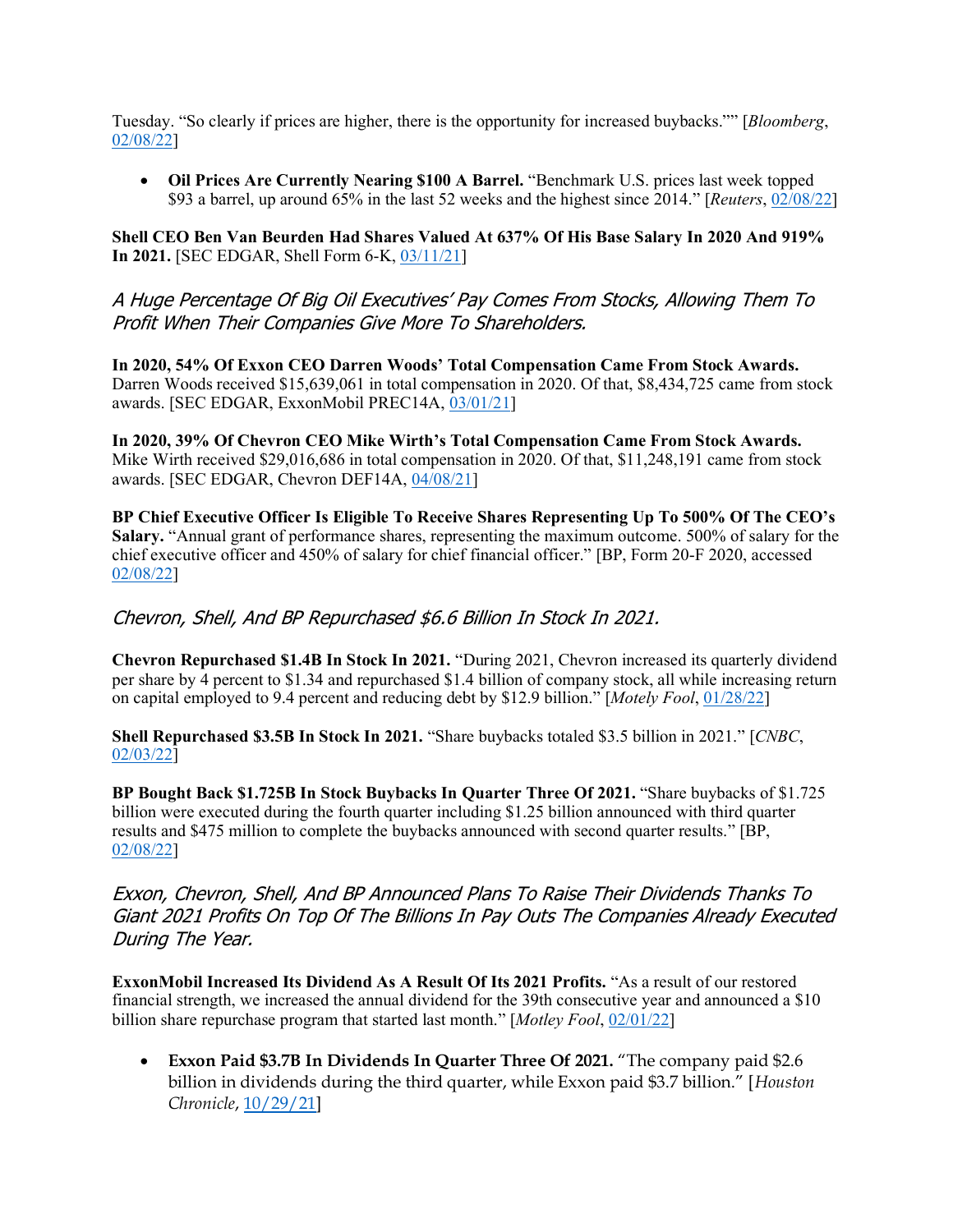**Chevron Raised Its Dividend By 4% In 2021.** "During 2021, Chevron increased its quarterly dividend per share by 4 percent to \$1.34 and repurchased \$1.4 billion of company stock, all while increasing return on capital employed to 9.4 percent and reducing debt by \$12.9 billion." [*Motely Fool*, [01/28/22\]](https://www.fool.com/earnings/call-transcripts/2022/01/28/chevron-cvx-q4-2021-earnings-call-transcript/)

**Shell Announced A 4% Dividend Raise As A Result Of Its 2021 Profits.** "Shell also announced an \$8.5 billion share buyback program in the first half of 2022 and said it expects to increase its dividend by 4% to \$0.25 per share in the first quarter." [*CNBC*, [02/03/22\]](https://www.cnbc.com/2022/02/03/shell-earnings-q4-2021.html)

• **Shell Increased Its Dividend By 40% In 2021.** "But, in a big surprise move, Shell is flagging a lot more cash to shareholders, with a huge 38% increase in dividend, which now stands at 24 cents per share, up from 17.35 cents previously. " [*Bloomberg*, [07/29/21\]](https://www.bgov.com/core/news/#!/articles/QX00LRT1UM1F)

**BP Increased Its Dividend For 2022 As A Result Of Its 2021 Profits.** "We're delivering distributions to shareholders with \$4.15 billion of buybacks announced and the dividend increased." [BP, [02/08/22\]](https://www.bp.com/en/global/corporate/investors/results-and-presentations/quarterly-results-and-webcast.html?utm_source=4Q20BPInvestapp)

• **BP Increased Its Dividend By 4% In Quarter Two Of 2021.** "In addition, consistent with our disciplined financial frame, we are increasing our resilient dividend for the second quarter 2021 and by 4% per ordinary share, while maintaining our cash balance point of around \$40 a barrel." [Seeking Alpha, BP Q2 2021 Earnings Call, [08/03/21\]](https://seekingalpha.com/article/4444356-bp-plc-bp-ceo-bernard-looneon-q2-2021-results-earnings-call-transcript)

# **…And Have Already Started Massive Stock Buybacks And Dividend Bumps To Make Shareholders Even Richer In 2022.**

Chevron Boasted "Ample Cash" To Shower On Shareholders While Promising An "Even Better" 2022.

**Chevron CEO Mike Wirth Expects "Even Better" Cash Returns To Shareholders In 2022.** "I expect 2022 will be even better for cash returns to shareholders with another dividend increase announced this week and first quarter buybacks projected at the top of our guidance range. We're optimistic about the future, focused on continuing to reward our shareholders while investing to grow our businesses and maintaining a strong balance sheet." [*Motely Fool*[, 01/28/22\]](https://www.fool.com/earnings/call-transcripts/2022/01/28/chevron-cvx-q4-2021-earnings-call-transcript/)

• **Chevron Has "Ample Cash" For Share Repurchases.** "And I think over time, you should expect us to be consistent with our history, which is returning cash through share repurchases. And at least in an environment like this, we've got ample cash to do that and sustain that well into any kind of a correction that we eventually will see." [*Motely Fool*[, 01/28/22\]](https://www.fool.com/earnings/call-transcripts/2022/01/28/chevron-cvx-q4-2021-earnings-call-transcript/)

**Chevron Plans To Give "The Vast Majority Of Excess Cash" From Their Record Profits To Shareholders.** "Its California-based rival Chevron said it made \$6.1 billion over the same period, its best quarter in eight years. It's a stunning turnabout for the two oil giants that reported losses of \$680 million and \$207 million, respectively, a year ago during the depths of the global pandemic. […] Over time, the vast majority of excess cash will be returned to shareholders in the form of higher dividends and the buyback," said Pierre Breber, Chevron's chief financial officer." [*Houston Chronicle*, [10/29/21\]](https://www.houstonchronicle.com/business/energy/article/Who-benefits-from-Big-Oil-s-big-profits-Not-16576269.php)